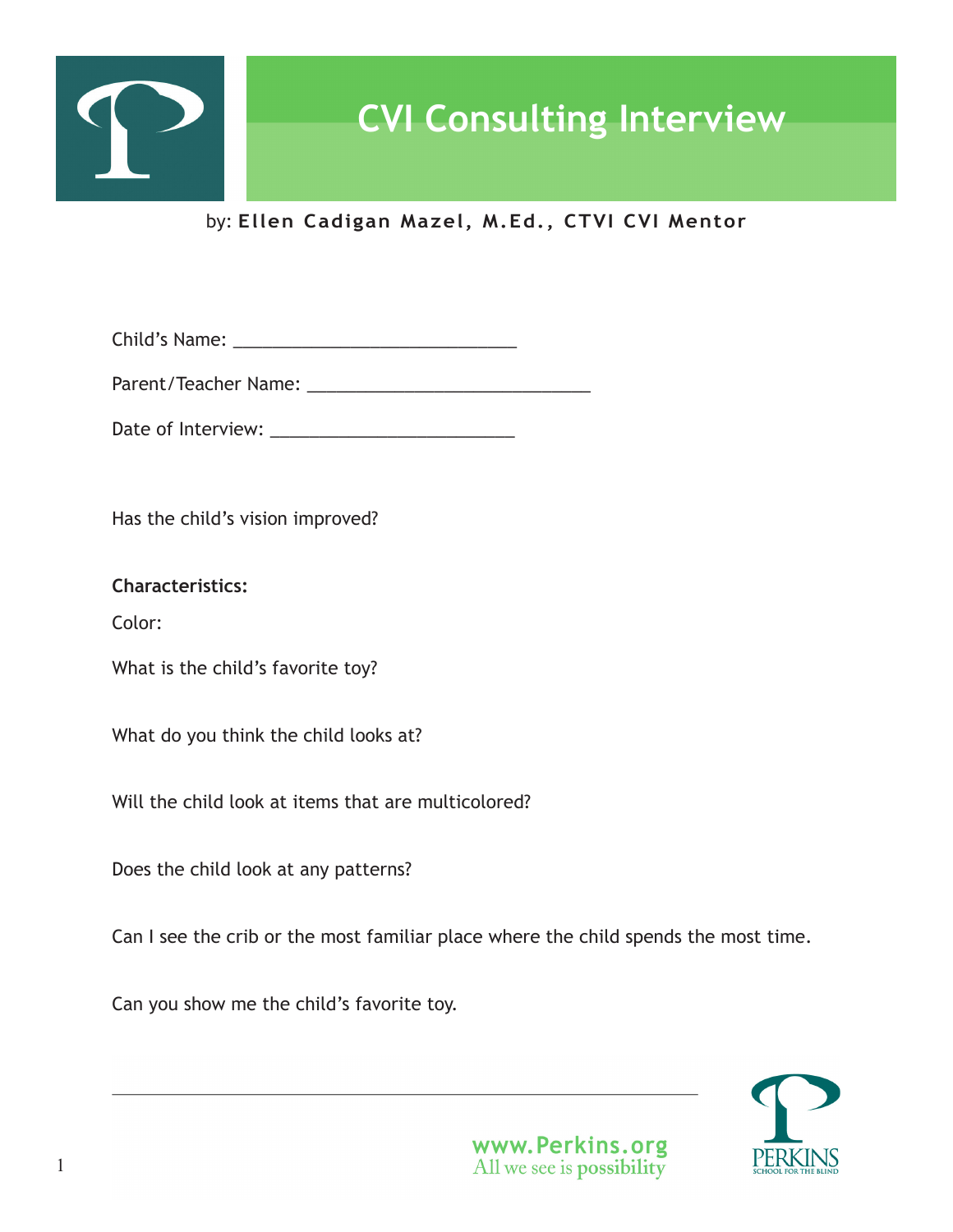Does the child recognize shapes? Objects?

Can the child name colors?

Can the child match colors?

#### **Movement:**

Does the child move their head from side to side.

Does the car enjoy car rides?

Does the child look at ceiling fans, moving curtains, balloons, windsocks?

Is the child's vision drawn to people moving around the room?

Does the child see better when moving?

Does the child see moving objects or can they be seen when they are stationary? (think dogs, cats, cars, moving toys)

Does the child see better if they are moving themselves?

Does the child see things held above the head?

Does the child tilt his/her head to look?

Does you child eat food from only one side of the tray?

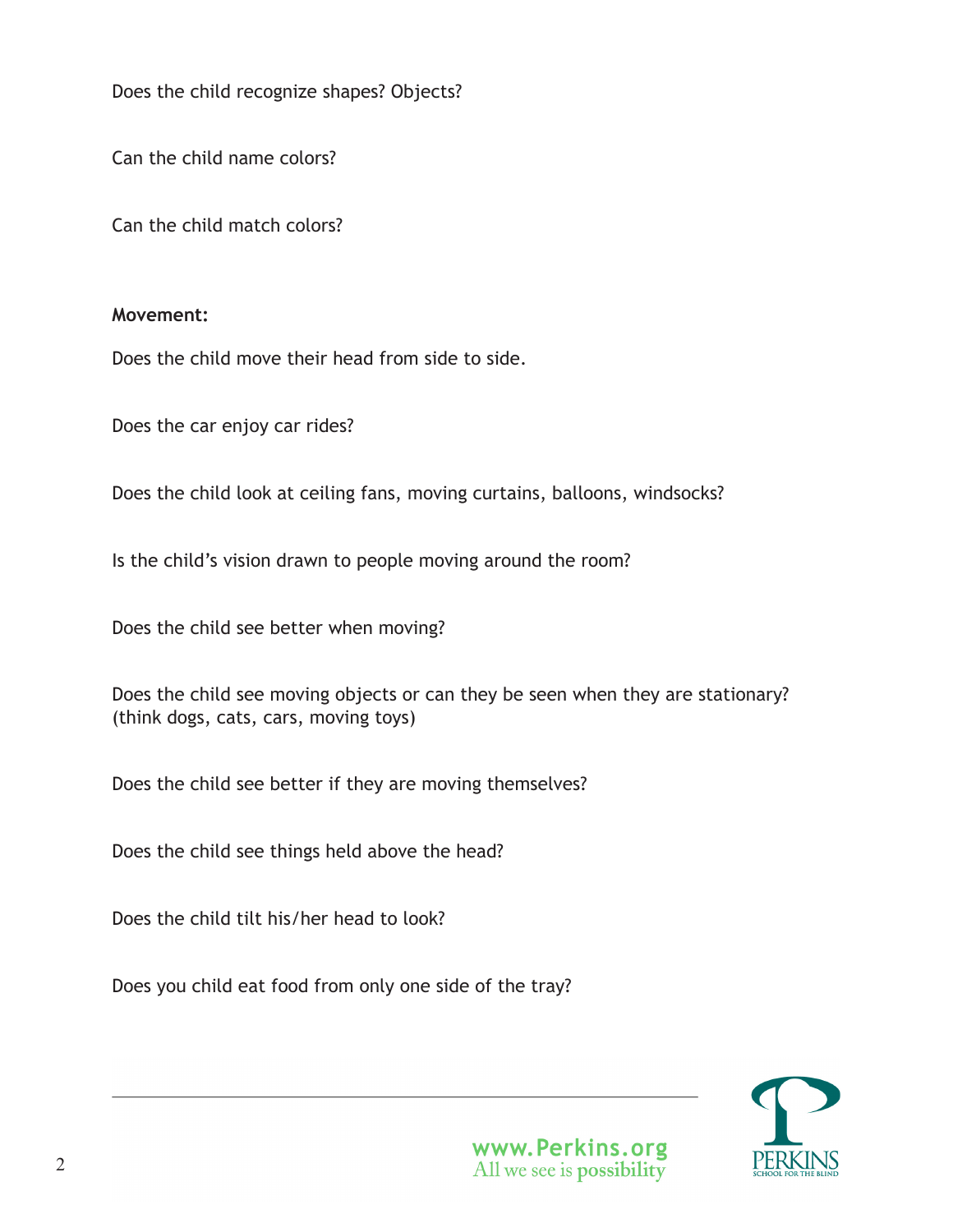### **Visual Complexity:**

How does the child see at home?

Does he/she see better in one room over another?

Can the child move well around the house? Familiar environments? Unfamiliar environments?

Does the child need to ask directions at home? In familiar environments?

Does the child lose objects?

Does the child see objects on a patterned rug?

Does the child see better on the beach?

Does the child see things better if they are held up close?

Does the child see better in a dim room?

Does the child see solid objects better than patterned or multicolored objects?

Does the child see better if the background is solid in color and pattern?

Does the child seem to look through you?

Does the child look at the face especially the eyes?

Does the child look at you when he/she talks?

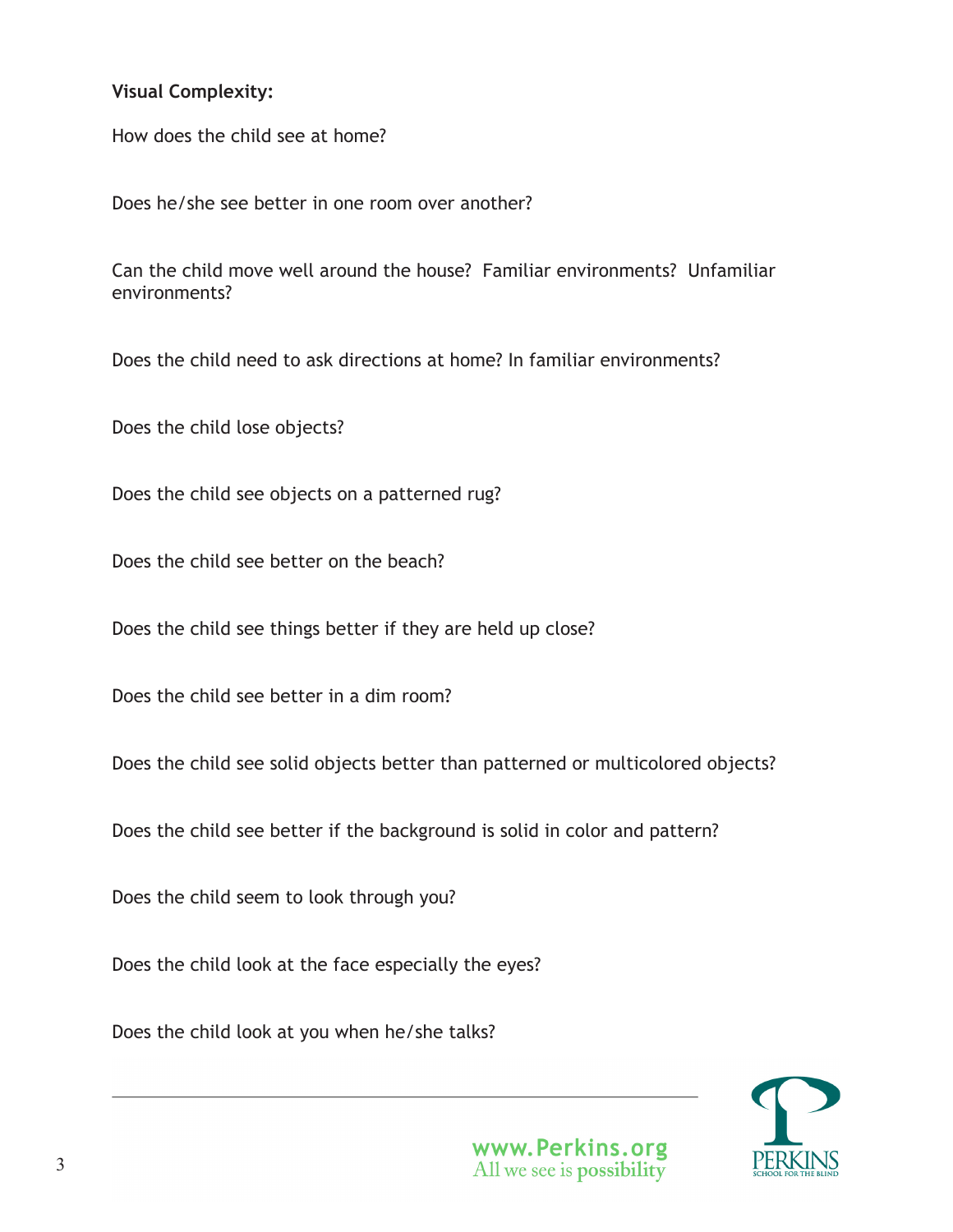Does the child recognize you before you speak?

Does the child recognize other family members? Friends?

Does the child recognize you from photographs?

Does he/she recognize himself/herself in photographs?

Can you child find an object in a complex picture?

### **Auditory Complexity:**

Does the child see better in a quieter environment?

Does the child fuss if things are too loud?

| Does the child seem less able to concentrate in a busy, noisy room? Does the child |  |  |  |  |  |
|------------------------------------------------------------------------------------|--|--|--|--|--|
| begin to look at lights?                                                           |  |  |  |  |  |

## **Positional Complexity:**

Does the child look if you are holding him/her in your lap, on you knee?

In what positions do you hold the child?

In which type of seating does the child see best?

Does the child look relaxed in different positions?

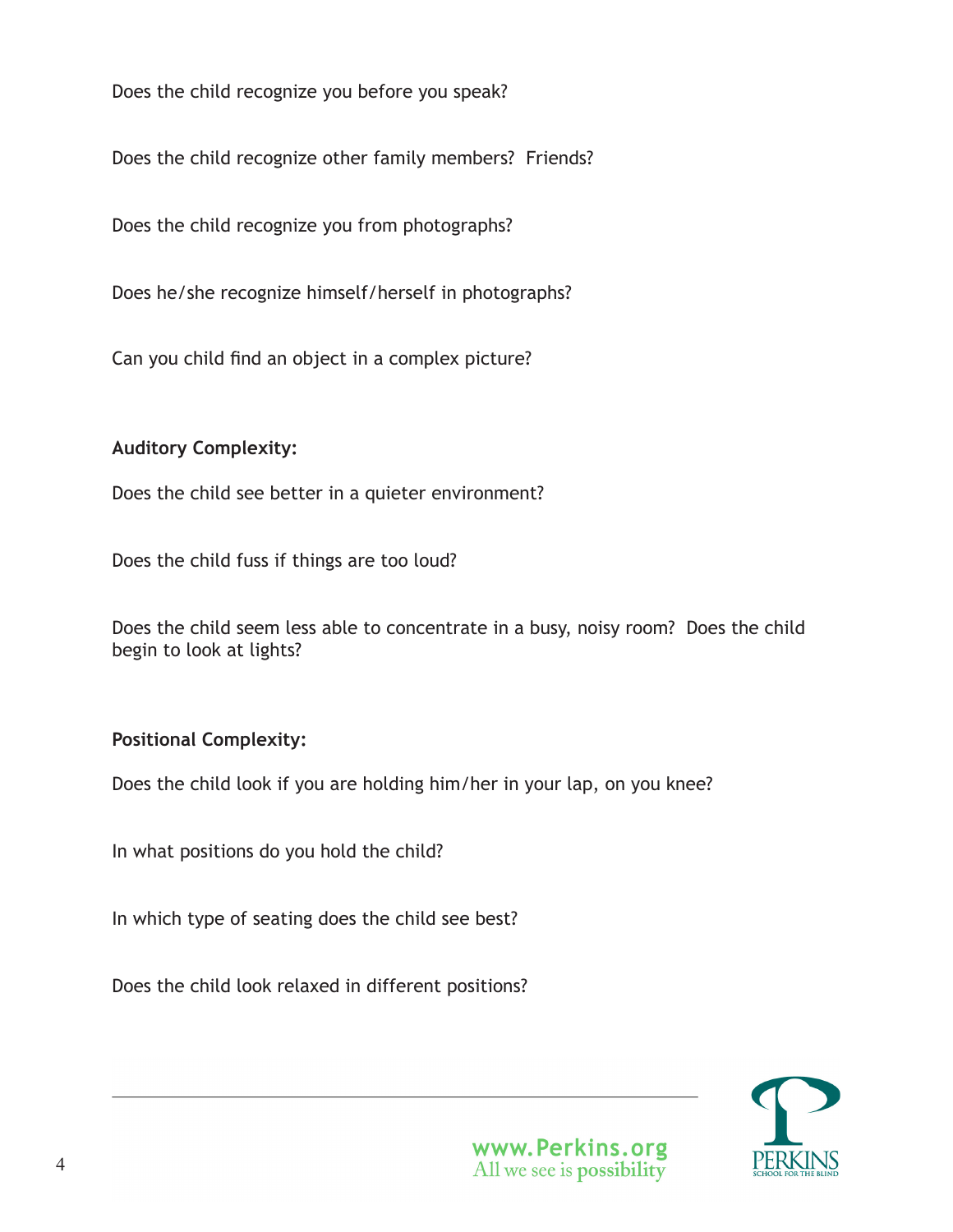# **Light Gazing or Non-Purposeful Gaze:**

Does the child seem to look past things?

Does the child look without really seeing?

Does the child stare out windows and glass doors?

Does the child look at overhead lighting?

Does the child engage in self body play?

If you present items on a lightbox, does the child look more quickly, sustain gaze longer or perform tasks better?

## **Distance:**

How far away are objects that the child will regard?

Does the child seem to follow you visually around the room with a delayed glance?

At what distance can the child recognize you without hearing the voice.

-in a group of parents?

-at 3 feet?

-at 6 feet?

-at 12 feet?

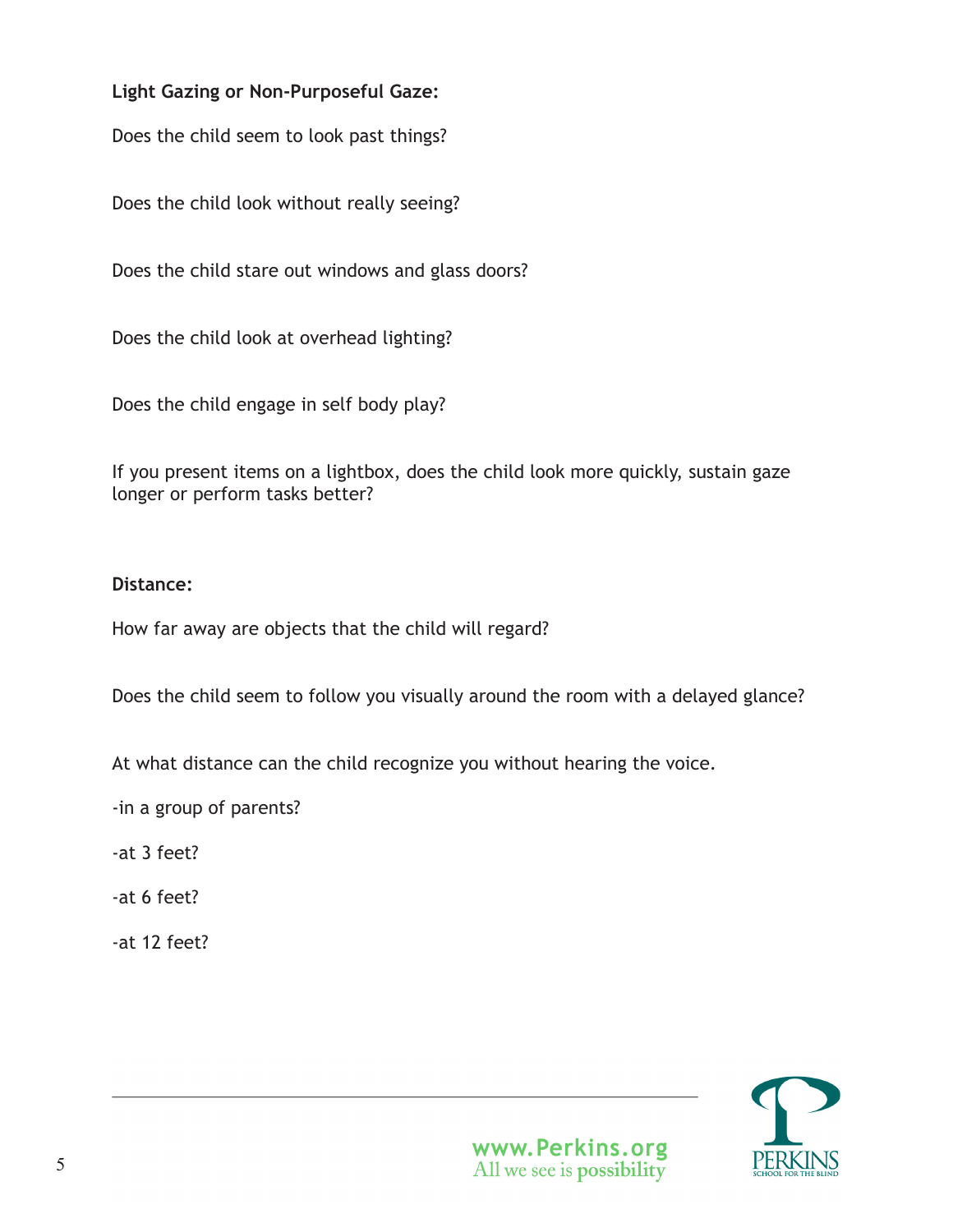Does the child see familiar things in the environment and move towards them or wander then play with what they find?

Does the child see a novel thing in the environment and move to get it.

### **Visual Reflexes:**

Does the child react to a threat to his eyes?

Does the child react to a touch between his/her eyes?

How quickly does the child blink?

### **Novelty:**

What favorite toys does the child seem to see?

Does the child ignore new toys?

If a new toy comes into the environment, does the child take a while to get used to it?

Does the child look at familiar faces?

Does the child startle to sudden movements or "surprise" visual events?

**Visual Motor:**

Does the child reach for objects?

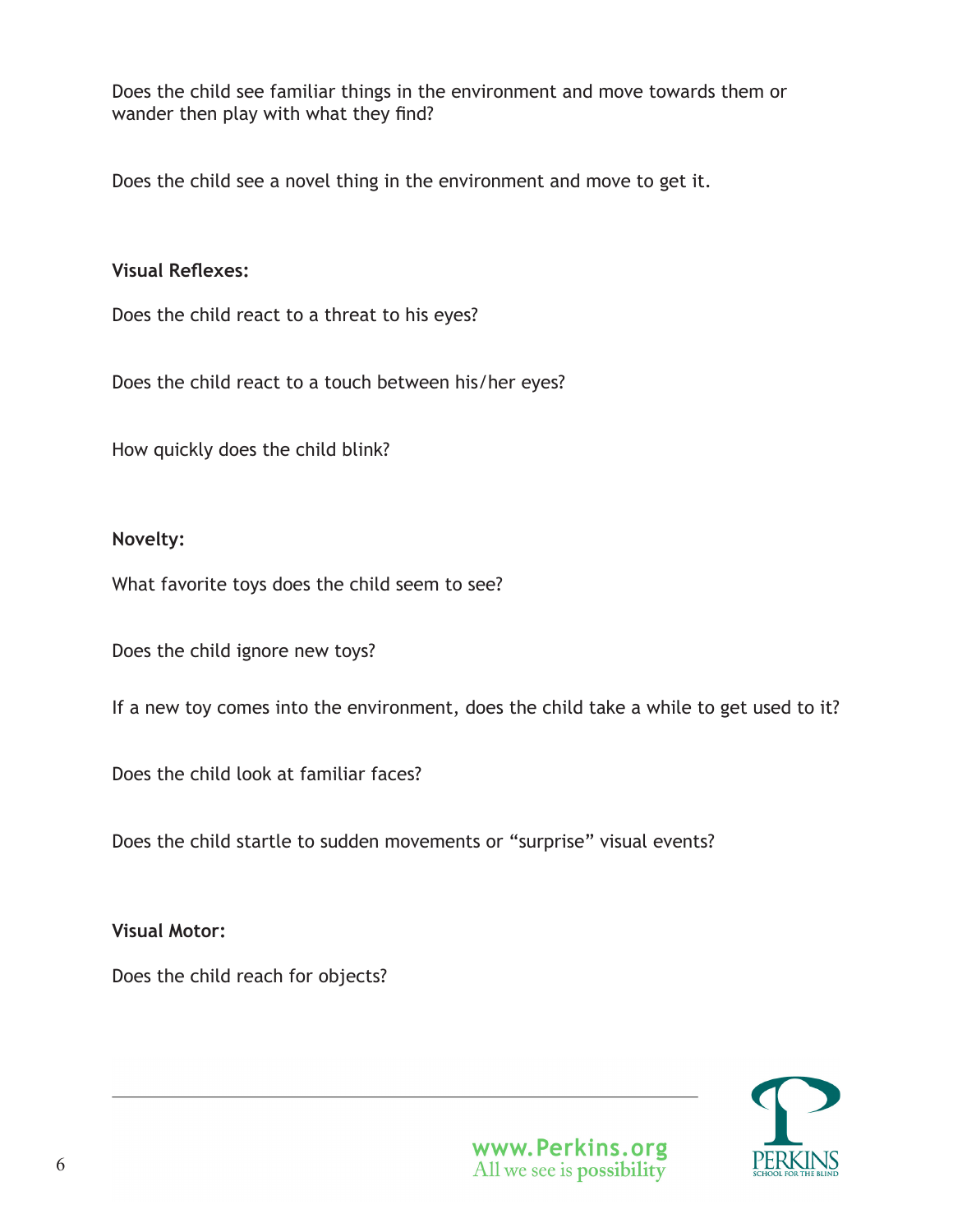Does you child have trouble reaching for and grasping objects?

Does he/she look while he/she reaches?

Does the child maintain gaze until he grasps the object?

Does the child look, look away then reach?

Does the child play without looking?

Does the child stop at changes of ground surfaces, at rug edges, at shadows, depth changes?

Does the child hit their body on doorways or walls? (Rule out motor issues.)

### **Latency:**

Does it take a while for the child to turn to look at toys?

Does it take a while for the child to focus on the eyes when you are holding him/her?

Does the child seem unable see a toy then it or somehow later move towards it or reaches to it?

**Visual Fields:**

Where do you hold toys that they seem to see them best?

Does the child seem to see things better on the right or left?